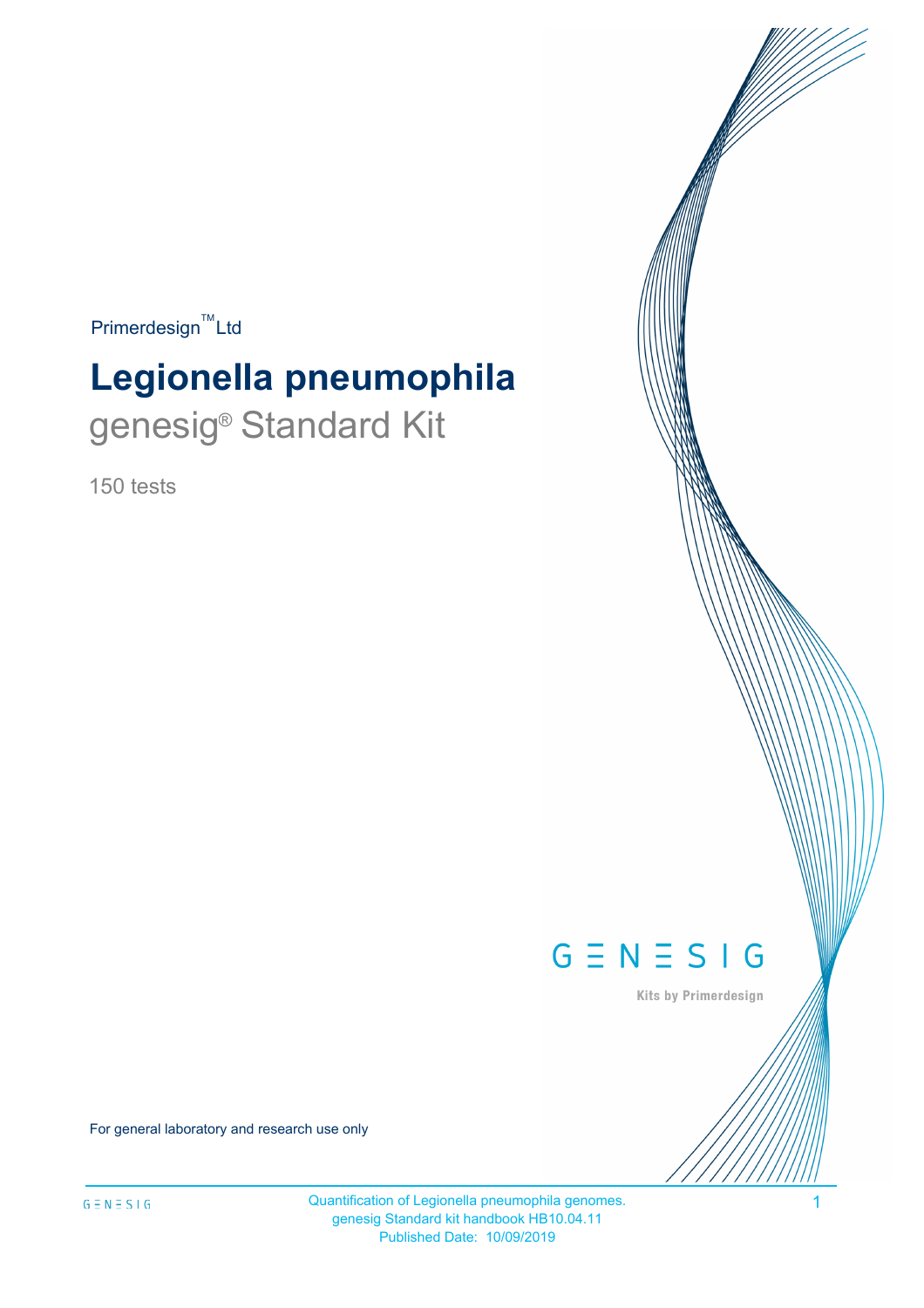## Introduction to Legionella pneumophila

Legionella pneumophila is an aerobic, pleomorphic, flagellated, nonspore-forming gramnegative bacterium from the genus Legionella that inhabits freshwater ecosystems, where it is present in biofilm or as planktonic form. L. pneumophila is mainly found associated with protozoa, which serve as protection from hostile environments and as replication niche. If inhaled, L. pneumophila is able to infect and replicate in human alveolar macrophages (within the lungs), eventually causing Legionnaires' disease which often leads to severe pneumonia. L. pneumophila transmission to humans occurs primarily from man-made environmental sources. As Legionella is an opportunistic pathogen, immune-compromised persons, those with chronic lung diseases, the elderly, smokers and men are more susceptible to contract the disease.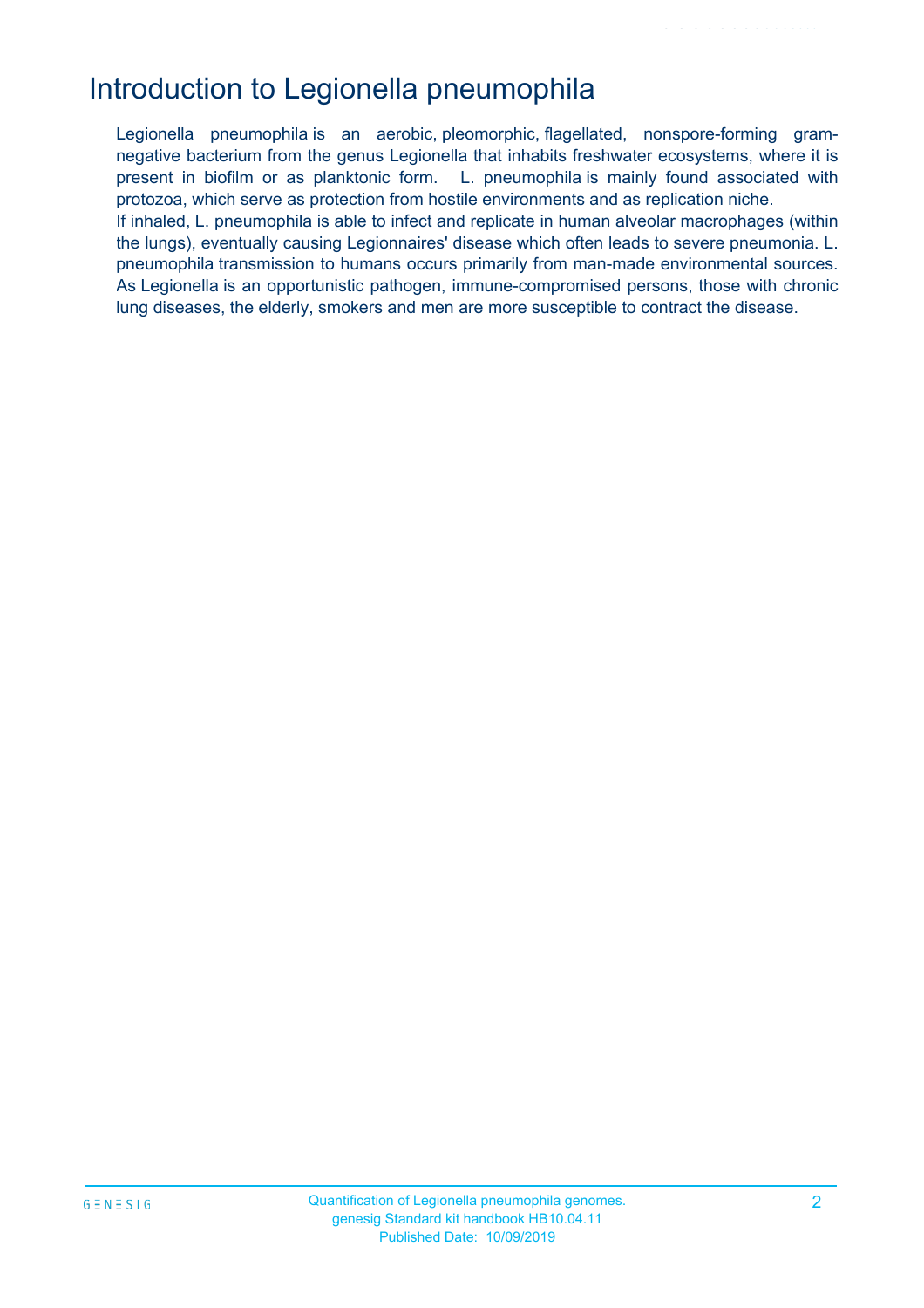## **Specificity**

The Primerdesign genesig Kit for Legionella pneumophila (L.pneumophila) genomes is designed for the in vitro quantification of L.pneumophila genomes. The kit is designed to have a broad detection profile. Specifically, the primers represent 100% homology with over 95% of the NCBI database reference sequences available at the time of design.

The dynamics of genetic variation means that new sequence information may become available after the initial design. Primerdesign periodically reviews the detection profiles of our kits and when required releases new versions.

'Assays are designed to specifically detect the query target(s) at the >95% homology and identity level in sillico and to prevent detection of any off-target sequences (unless specified ).

If you require further information, or have a specific question about the detection profile of this kit then please send an e.mail to enquiry@primerdesign.co.uk and our bioinformatics team will answer your question.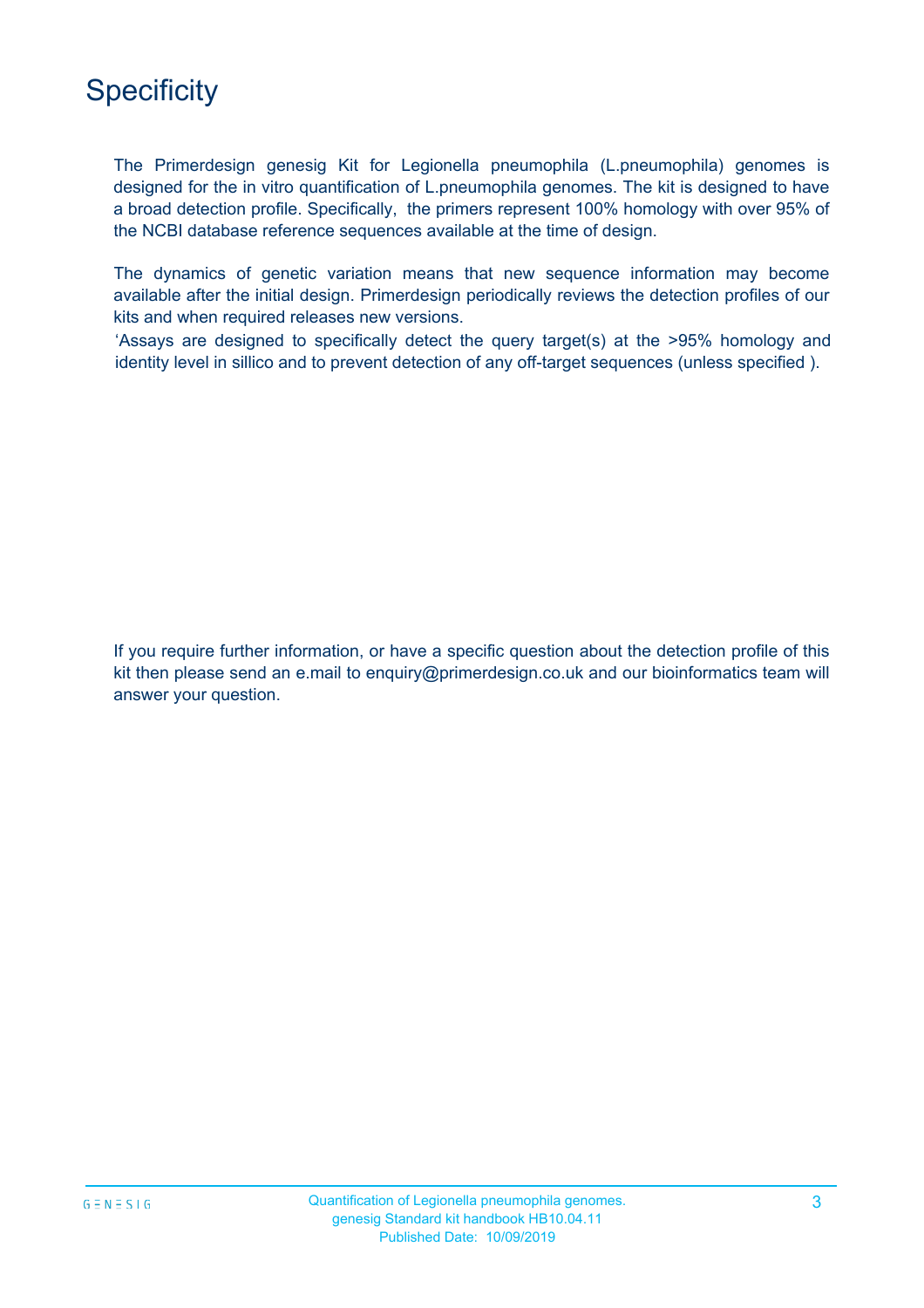## Kit contents

- **L.pneumophila specific primer/probe mix (150 reactions BROWN)** FAM labelled
- **L.pneumophila positive control template (for Standard curve RED)**
- **RNase/DNase free water (WHITE)** for resuspension of primer/probe mixes
- **Template preparation buffer (YELLOW)** for resuspension of positive control template and standard curve preparation

## Reagents and equipment to be supplied by the user

#### **Real-time PCR Instrument**

#### **Extraction kit**

This kit is recommended for use with genesig Easy DNA/RNA extraction kit. However, it is designed to work well with all processes that yield high quality RNA and DNA with minimal PCR inhibitors.

#### **oasig**TM **lyophilised or Precision**®**PLUS 2X qPCR Master Mix**

This kit is intended for use with oasig or PrecisionPLUS 2X qPCR Master Mix.

**Pipettors and Tips**

**Vortex and centrifuge**

**Thin walled 1.5 ml PCR reaction tubes**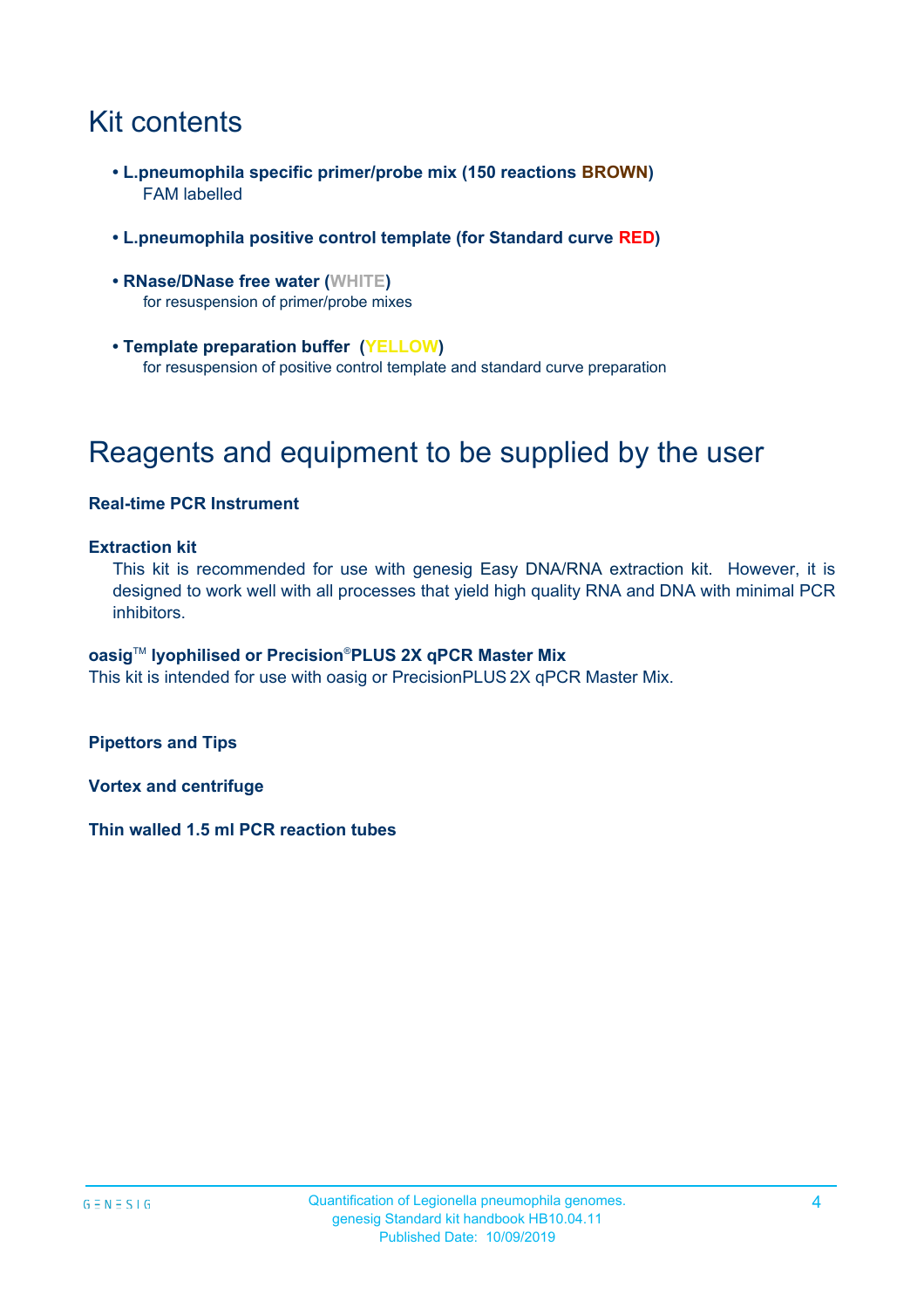### Kit storage and stability

This kit is stable at room temperature but should be stored at -20ºC on arrival. Once the lyophilised components have been resuspended they should not be exposed to temperatures above -20°C for longer than 30 minutes at a time and unnecessary repeated freeze/thawing should be avoided. The kit is stable for six months from the date of resuspension under these circumstances.

If a standard curve dilution series is prepared this can be stored frozen for an extended period. If you see any degradation in this serial dilution a fresh standard curve can be prepared from the positive control.

Primerdesign does not recommend using the kit after the expiry date stated on the pack.

### Suitable sample material

All kinds of sample material suited for PCR amplification can be used. Please ensure the samples are suitable in terms of purity, concentration, and DNA integrity. Always run at least one negative control with the samples. To prepare a negative-control, replace the template DNA sample with RNase/DNase free water.

### Dynamic range of test

Under optimal PCR conditions genesig L.pneumophila detection kits have very high priming efficiencies of >90% and can detect less than 100 copies of target template.

### Notices and disclaimers

This product is developed, designed and sold for research purposes only. It is not intended for human diagnostic or drug purposes or to be administered to humans unless clearly expressed for that purpose by the Food and Drug Administration in the USA or the appropriate regulatory authorities in the country of use. During the warranty period Primerdesign genesig detection kits allow precise and reproducible data recovery combined with excellent sensitivity. For data obtained by violation to the general GLP guidelines and the manufacturer's recommendations the right to claim under guarantee is expired. PCR is a proprietary technology covered by several US and foreign patents. These patents are owned by Roche Molecular Systems Inc. and have been sub-licensed by PE Corporation in certain fields. Depending on your specific application you may need a license from Roche or PE to practice PCR. Additional information on purchasing licenses to practice the PCR process may be obtained by contacting the Director of Licensing at Roche Molecular Systems, 1145 Atlantic Avenue, Alameda, CA 94501 or Applied Biosystems business group of the Applera Corporation, 850 Lincoln Centre Drive, Foster City, CA 94404. In addition, the 5' nuclease assay and other homogeneous amplification methods used in connection with the PCR process may be covered by U.S. Patents 5,210,015 and 5,487,972, owned by Roche Molecular Systems, Inc, and by U.S. Patent 5,538,848, owned by The Perkin-Elmer Corporation.

### **Trademarks**

Primerdesign™ is a trademark of Primerdesign Ltd.

genesig $^\circledR$  is a registered trademark of Primerdesign Ltd.

The PCR process is covered by US Patents 4,683,195, and 4,683,202 and foreign equivalents owned by Hoffmann-La Roche AG. BI, ABI PRISM® GeneAmp® and MicroAmp® are registered trademarks of the Applera Genomics (Applied Biosystems Corporation). BIOMEK® is a registered trademark of Beckman Instruments, Inc.; iCycler™ is a registered trademark of Bio-Rad Laboratories, Rotor-Gene is a trademark of Corbett Research. LightCycler™ is a registered trademark of the Idaho Technology Inc. GeneAmp®, TaqMan® and AmpliTaqGold® are registered trademarks of Roche Molecular Systems, Inc., The purchase of the Primerdesign reagents cannot be construed as an authorization or implicit license to practice PCR under any patents held by Hoffmann-LaRoche Inc.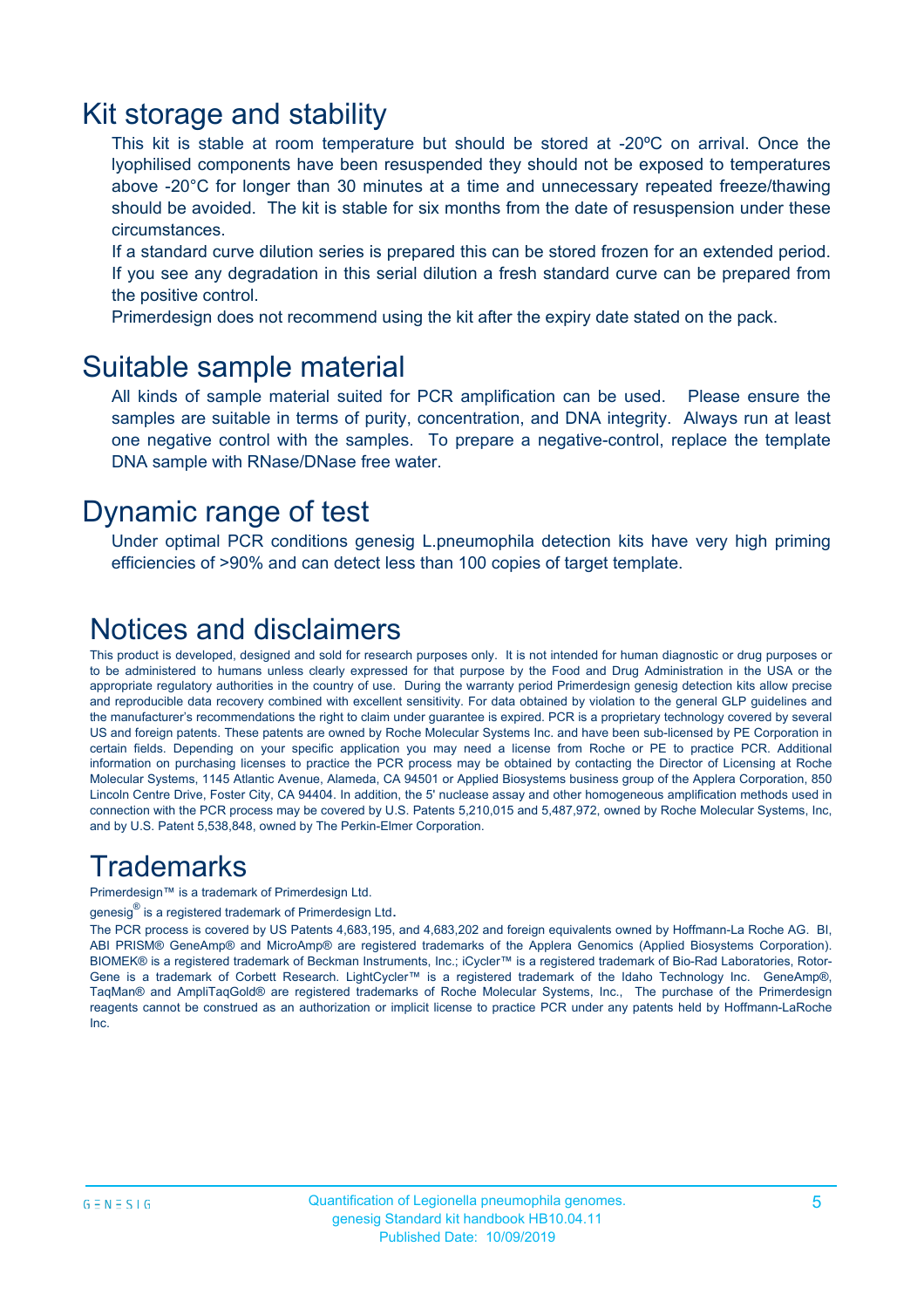### Principles of the test

#### **Real-time PCR**

A L.pneumophila specific primer and probe mix is provided and this can be detected through the FAM channel.

The primer and probe mix provided exploits the so-called TaqMan® principle. During PCR amplification, forward and reverse primers hybridize to the L.pneumophila DNA. A fluorogenic probe is included in the same reaction mixture which consists of a DNA probe labeled with a 5`-dye and a 3`-quencher. During PCR amplification, the probe is cleaved and the reporter dye and quencher are separated. The resulting increase in fluorescence can be detected on a range of qPCR platforms.

#### **Positive control**

For copy number determination and as a positive control for the PCR set up, the kit contains a positive control template. This can be used to generate a standard curve of L.pneumophila copy number / Cq value. Alternatively the positive control can be used at a single dilution where full quantitative analysis of the samples is not required. Each time the kit is used, at least one positive control reaction must be included in the run. A positive result indicates that the primers and probes for detecting the target L.pneumophila gene worked properly in that particular experimental scenario. If a negative result is obtained the test results are invalid and must be repeated. Care should be taken to ensure that the positive control does not contaminate any other kit component which would lead to false-positive results. This can be achieved by handling this component in a Post PCR environment. Care should also be taken to avoid cross-contamination of other samples when adding the positive control to the run. This can be avoided by sealing all other samples and negative controls before pipetting the positive control into the positive control well.

#### **Negative control**

To validate any positive findings a negative control reaction should be included every time the kit is used. For this reaction the RNase/DNase free water should be used instead of template. A negative result indicates that the reagents have not become contaminated while setting up the run.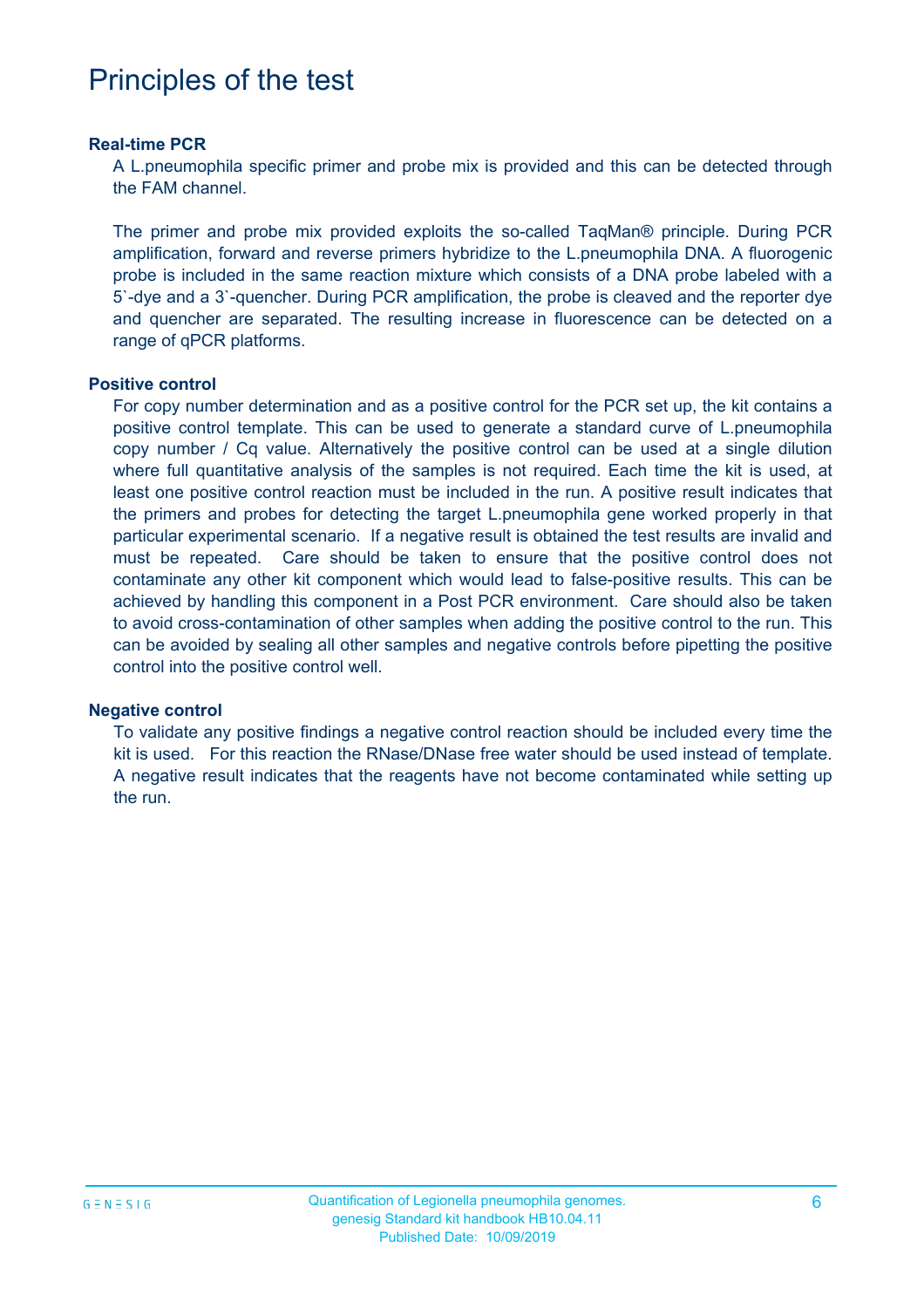### Resuspension protocol

To minimize the risk of contamination with foreign DNA, we recommend that all pipetting be performed in a PCR clean environment. Ideally this would be a designated PCR lab or PCR cabinet. Filter tips are recommended for all pipetting steps.

#### **1. Pulse-spin each tube in a centrifuge before opening.**

This will ensure lyophilised primer and probe mix is in the base of the tube and is not spilt upon opening the tube.

#### **2. Resuspend the kit components in the RNase/DNase free water supplied, according to the table below.**

To ensure complete resuspension, vortex each tube thoroughly.

| Component - resuspend in water         | Volume |
|----------------------------------------|--------|
| <b>Pre-PCR pack</b>                    |        |
| L.pneumophila primer/probe mix (BROWN) | 165 ul |

#### **3. Resuspend the positive control template in the template preparation buffer supplied, according to the table below:**

To ensure complete resuspension, vortex the tube thoroughly.

| Component - resuspend in template preparation buffer |          |  |
|------------------------------------------------------|----------|--|
| <b>Post-PCR heat-sealed foil</b>                     |          |  |
| L.pneumophila Positive Control Template (RED) *      | $500$ µl |  |

\* This component contains high copy number template and is a VERY significant contamination risk. It must be opened and handled in a separate laboratory environment, away from the other components.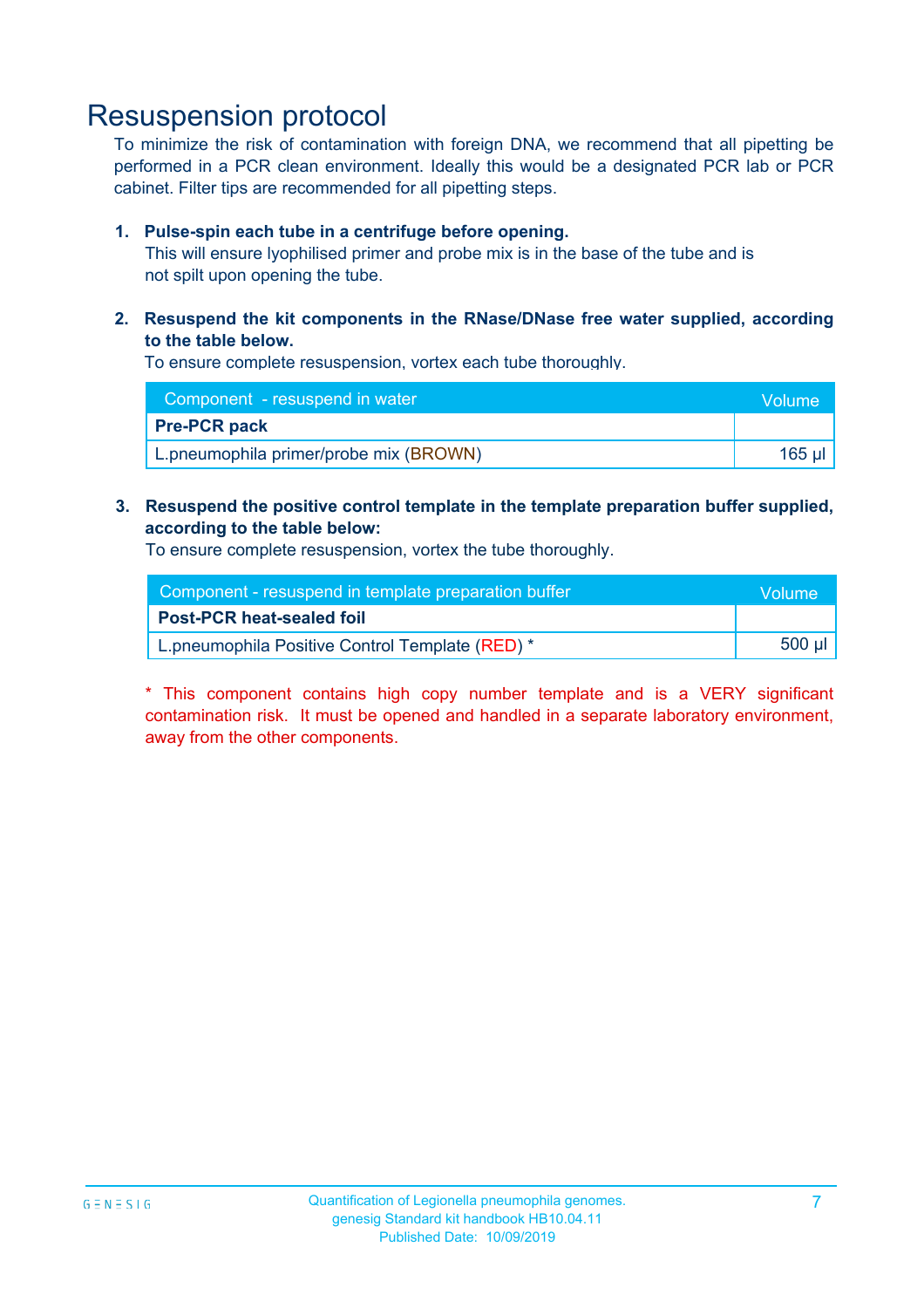# qPCR detection protocol

**1. For each DNA sample prepare a reaction mix according to the table below:** Include sufficient reactions for positive and negative controls.

| Component                                 | Volume          |
|-------------------------------------------|-----------------|
| oasig or PrecisionPLUS 2X qPCR Master Mix | 10 $\mu$        |
| L.pneumophila primer/probe mix (BROWN)    | 1 µl            |
| <b>RNase/DNase free water (WHITE)</b>     | $4 \mu$         |
| <b>Final Volume</b>                       | 15 <sub>µ</sub> |

- **2. Pipette 15µl of this mix into each well according to your qPCR experimental plate set up.**
- **3. Prepare DNA templates for each of your samples.**
- **4. Pipette 5µl of DNA template into each well, according to your experimental plate set up.**

For negative control wells use 5µl of RNase/DNase free water. The final volume in each well is 20µl.

**5. If a standard curve is included for quantitative analysis, prepare a reaction mix according to the table below:**

| Component                                 | \Volume\        |
|-------------------------------------------|-----------------|
| oasig or PrecisionPLUS 2X qPCR Master Mix | 10 µl           |
| L.pneumophila primer/probe mix (BROWN)    | $1 \mu$         |
| <b>RNase/DNase free water (WHITE)</b>     | $4 \mu$         |
| <b>Final Volume</b>                       | 15 <sub>µ</sub> |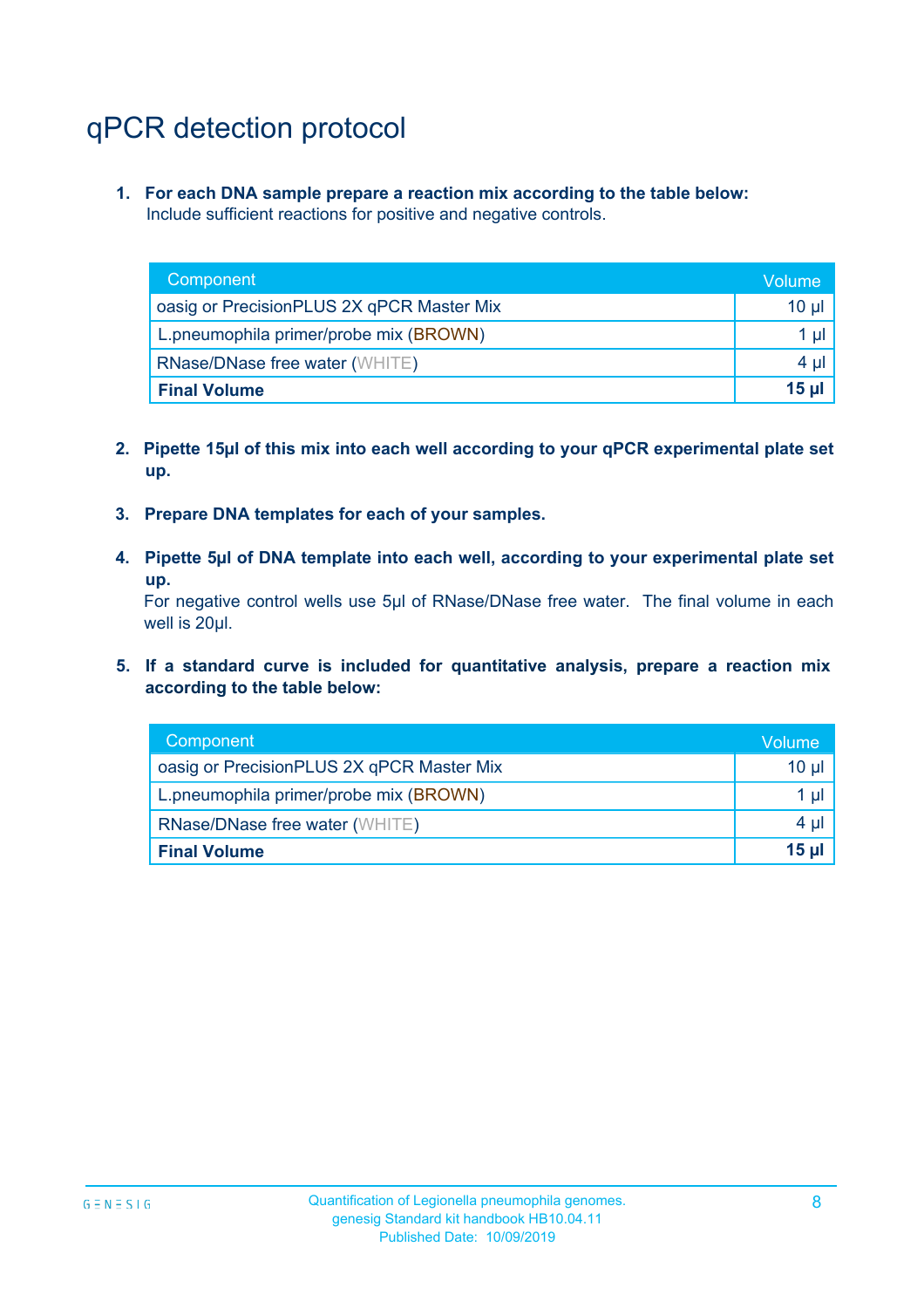#### **6. Preparation of a standard curve dilution series.**

- 1) Pipette 90µl of template preparation buffer into 5 tubes and label 2-6
- 2) Pipette 10µl of Positive Control Template (RED) into tube 2
- 3) Vortex thoroughly
- 4) Change pipette tip and pipette 10µl from tube 2 into tube 3
- 5) Vortex thoroughly

Repeat steps 4 and 5 to complete the dilution series

| <b>Standard Curve</b>         | <b>Copy Number</b>     |
|-------------------------------|------------------------|
| Tube 1 Positive control (RED) | $2 \times 10^5$ per µl |
| Tube 2                        | $2 \times 10^4$ per µl |
| Tube 3                        | $2 \times 10^3$ per µl |
| Tube 4                        | $2 \times 10^2$ per µl |
| Tube 5                        | 20 per µl              |
| Tube 6                        | 2 per µl               |

7. Pipette 5µl of standard template into each well for the standard curve according to your experimental plate set up.

The final volume in each well is 20µl.

# qPCR amplification protocol

Amplification conditions using oasig or PrecisionPLUS 2X qPCR Master Mix.

|             | <b>Step</b>              | <b>Time</b>     | Temp           |
|-------------|--------------------------|-----------------|----------------|
|             | Enzyme activation        | 2 min           | $95^{\circ}$ C |
| Cycling x50 | <b>Denaturation</b>      | 10 <sub>s</sub> | $95^{\circ}$ C |
|             | <b>DATA COLLECTION *</b> | 60 s            | 60 °C          |

\* Fluorogenic data should be collected during this step through the FAM channel